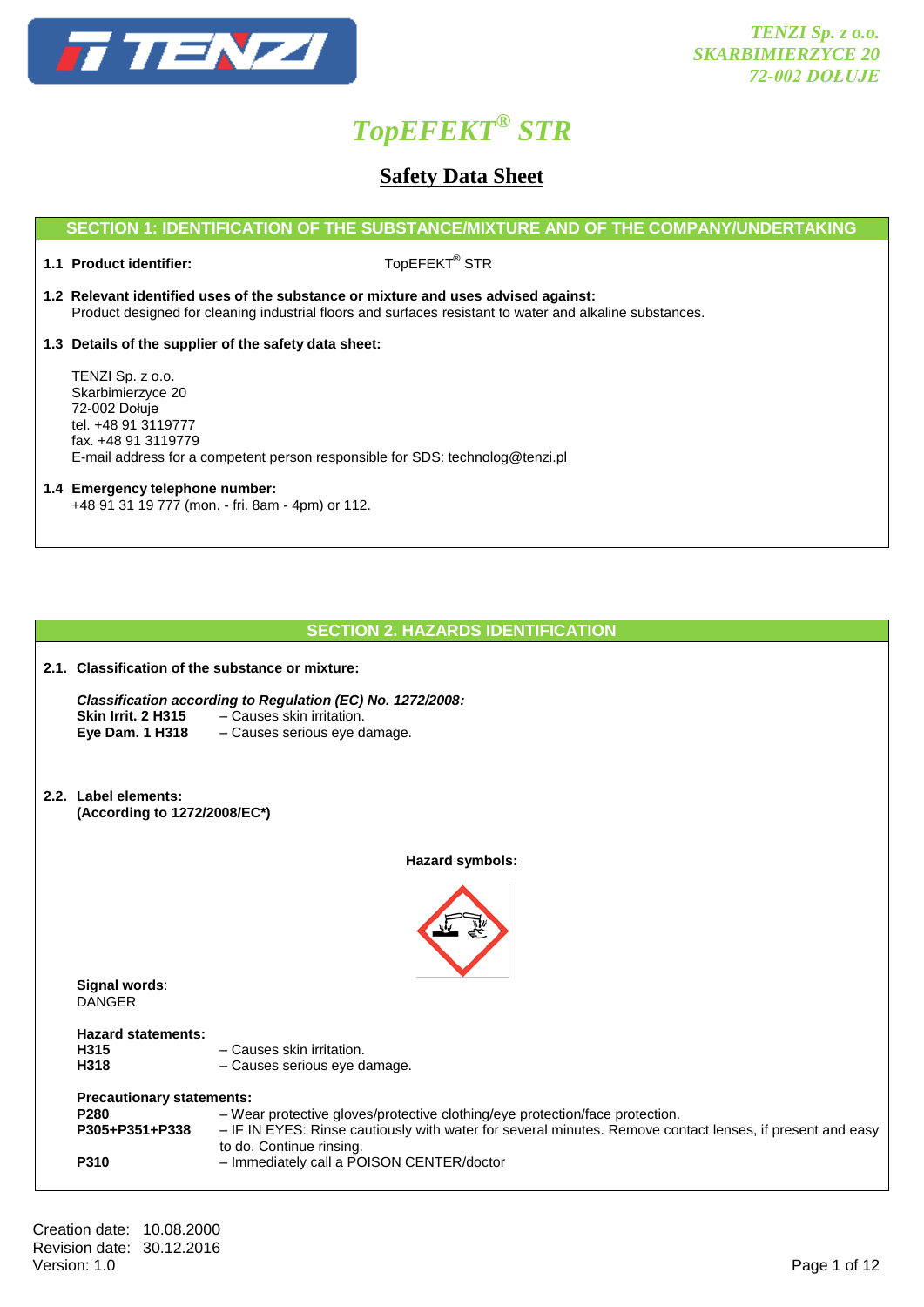

### **Safety Data Sheet**

**2.3. Other hazards:**

Substance does not meet criteria for PBT or vPvB in accordance with Annex XIII of REACH Regulation.

### **SECTION 3. COMPOSITION / INFORMATION ON INGREDIENTS**

**3.1. Substances:**

Not applicable.

### **3.2. Mixtures:**

### **Composition (according to: 648/2004/EC):**

- < 5% phosphates
- phosphonates
- < 5% non-ionic surfactants
- aroma composition
- auxiliary substances not classified as dangerous
- sodium hydroxide

| <b>Identification</b>                |                                         | Hazardous ingredient/classification                                                            | <b>Concentration</b> |
|--------------------------------------|-----------------------------------------|------------------------------------------------------------------------------------------------|----------------------|
| CAS:<br>68439-54-3<br>WE:<br>Polymer |                                         | <b>Non-ionic surfactants</b>                                                                   |                      |
| Index:<br>Registration:              | Not applicable<br>Introductory          | Eye Dam. 1 H318, Acute Tox. 4 H302                                                             | $< 5\%$              |
| CAS:<br>WE:                          | 6419-19-8<br>229-146-5                  | <b>Phosphonates</b>                                                                            |                      |
| Index:<br>Registration:              | Not applicable<br>01-2119487988-08-XXXX | Eye Irrit. 2 H319, Met. Corr. 1 H290                                                           | $< 2\%$              |
| CAS:<br>WE:                          | 141-43-5<br>205-483-3                   | 2-hydroxy-ethylamine                                                                           | $< 2\%$              |
| Index:<br>Registration:              | 603-030-00-8<br>01-2119486455-28-XXXX   | Acute Tox. 4 H302, Acute Tox. 4 H332, Acute Tox. 4 H312,<br>Skin Corr. 1B H314, STOT SE 3 H335 |                      |
| CAS:<br>WE:                          | 1310-73-2<br>215-185-5                  | Sodium hydroxide                                                                               |                      |
| Index:<br>Registration:              | 011-002-00-6<br>01-2119457892-27-XXXX   | Skin Corr. 1A H314, Met. Corr. 1 H290                                                          | $< 0.5\%$            |

The full texts of H symbols and phrases are in section 16.

### **SECTION 4. FIRST AID MEASURES**

### **4.1. Description of first aid measures:**

### **Inhalation**:

In case of inhalation poisoning symptoms (cough, dyspnea, dizziness) move the injured to fresh air. Lay him down in semi-recumbent posture and make sure to keep him calm and warm. Get medical attention.

Creation date: 10.08.2000 Revision date: 30.12.2016<br>Version: 1.0 Version: 1.0 Page 2 of 12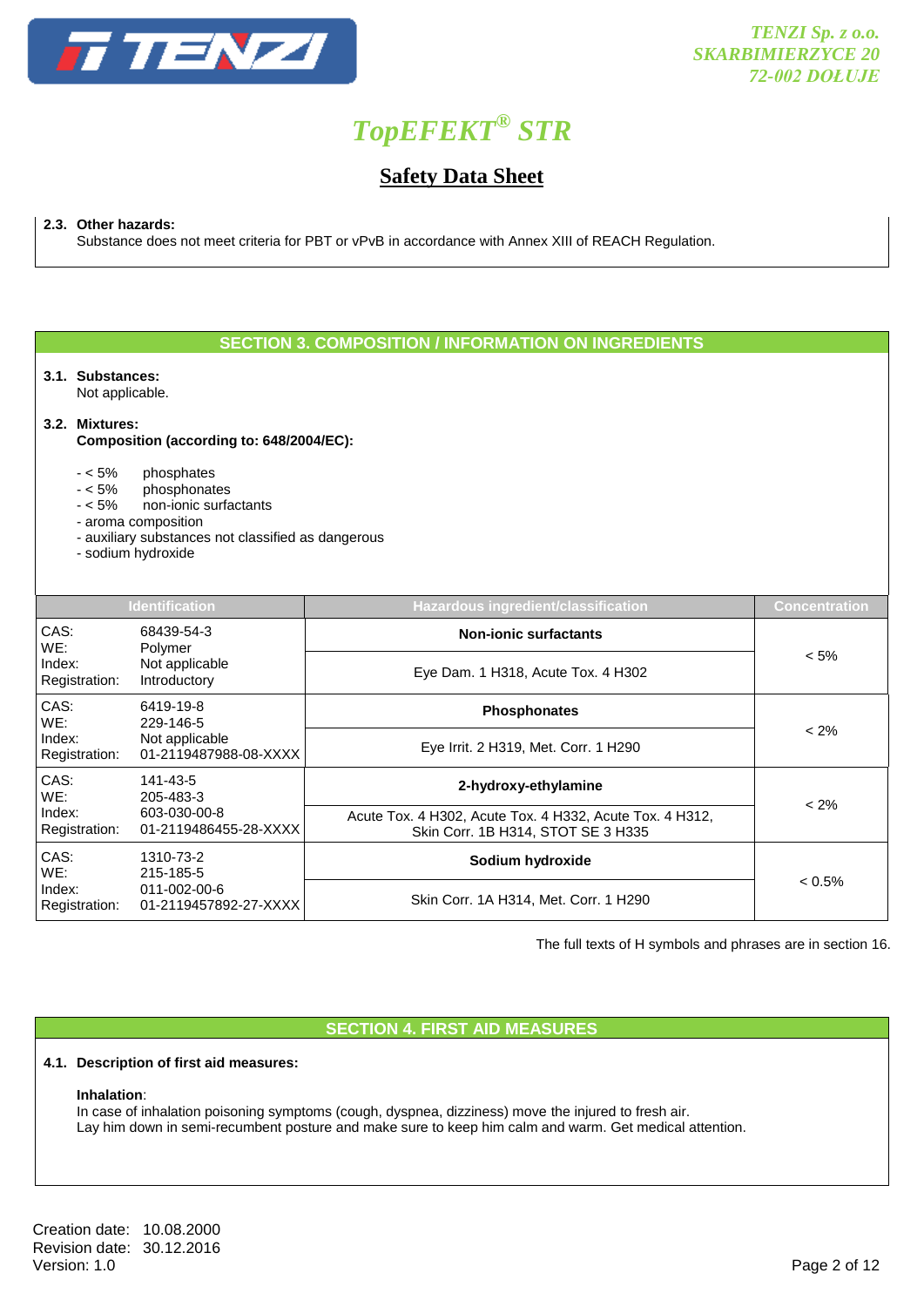

### **Safety Data Sheet**

### **Skin contact:**

If product comes in contact with the skin, immediately remove all contaminated clothing and flush exposed area with large amounts of water. In case of skin changes or burns, get medical attention.

### **Eye contact:**

Flush eyes with running water (at least 15 minutes) while keeping eyelids open. Get medical attention.

### **Ingestion:**

Do not induce vomiting. Get lots of water to drink. Do not take any neutralizing agents. Get medical attention and show them this SDS or product's label.

### **4.2. Most important symptoms and effects, both acute and delayed:**

#### **Inhalation**:

In case of long-time exposure without proper ventilation system, it may cause irritation of the upper respiratory tract.

### **Skin:**

Causes skin irritation.

**Eyes**: Causes severe eye damage

### **Ingestion**:

May cause irritation of the mucous membranes.

### **4.3. Indication of any immediate medical attention and special treatment needed:**

### Get medical attention.

Fresh water and eye-wash preparations must be available on the worksite.

### **SECTION 5. FIREFIGHTING MEASURES**

### **5.1. Extinguishing media:**

### **Suitable extinguishing media:**

Water, foam, extinguishing powder, carbon dioxide.

### **Unsuitable extinguishing media:**

Do not use water jet on substance's surface.

**5.2. Special hazards arising from the substance or mixture:** Product is non-flammable.

### **5.3. Advice for firefighters:**

Firefighters should wear self-contained breathing apparatus and full protective clothing. In case of fire, warn the people nearby and evacuate unprotected and untrained personnel from hazard area. Notify relevant emergency services. If possible, remove the containers away from the influence of fire and high temperature. Water may be used to keep fire-exposed containers cool until fire is out. The after burning residues should be removed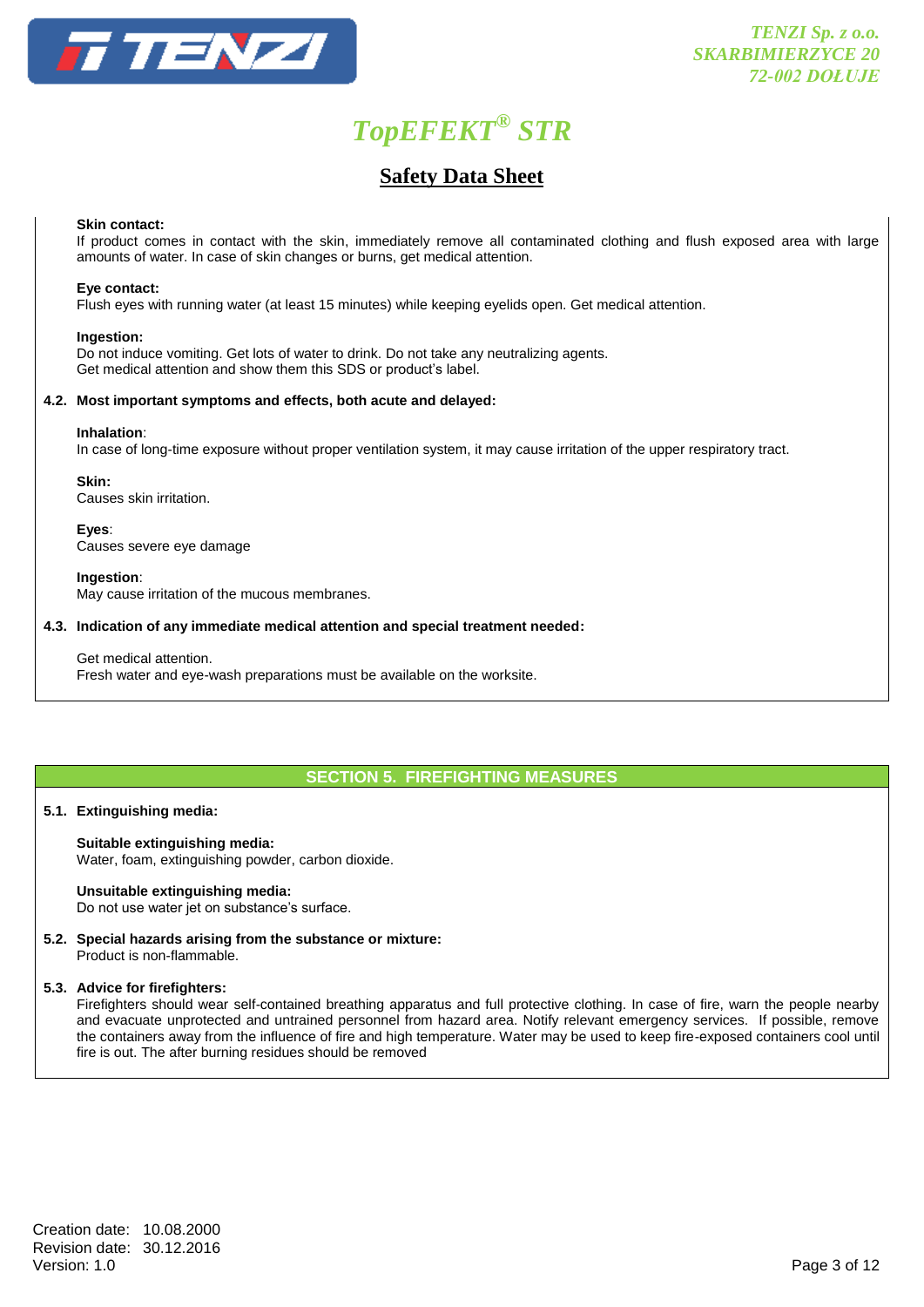

### **Safety Data Sheet**

### **SECTION 6. ACCIDENTAL RELEASE MEASURES**

### **6.1. Personal precautions, protective equipment and emergency procedures:**

### **For non-emergency personnel:**

Protective chemical-proof gloves (0.11 mm thick), safety glasses.

### **For emergency responders:**

Protective clothes, protective chemical-proof gloves (0.11 mm thick), self-contained breathing apparatus, safety glasses. Avoid skin and eye contact. Provide proper ventilation..

### **6.2. Environmental precautions:**

Avoid discharging the product into sewage system and onto the ground at all costs.

### **6.3. Methods and material for containment and cleaning up:**

In case of unexpected release of the substance into the environment, inform appropriate services about the emergency and remove any source of ignition. Prevent spills from entering sewers, surface water or groundwater. If it is possible, confine and contain the spill by closing the flow of the liquid, plug the damaged container and put it into leakproof wrapping. For a larger spill, make a dike around the outside edges of the spill and use absorbent materials (sand, sawdust, minced limestone). Store clean-up materials for disposal as hazardous waste. Decontaminate polluted area with water.

### **6.4. Reference to other sections:**

See section 8 and 13.

### **SECTION 7. HANDLING AND STORAGE**

### **7.1. Precautions for safe handling:**

Be careful when working with this product. Use personal protection recommended in section 8 Mix only with water. DO NOT mix with any other chemical substances. People with skin allergy or respiratory system problems should not have contact with this product. Avoid risk – read this instruction sheet carefully before using the product. After usage, keep container tightly closed and keep it away from unauthorized people. Use only adequate ventilation to avoid inhalation poisoning.

### **7.2. Conditions for safe storage, including any incompatibilities:**

Store in a tightly closed, original plastic container. Store this product in a dry environment that will be maintained at 5°C - 35°C temperature with a good ventilation system and an easy washable, nonabsorbable alkaline resistant floor. DO NOT expose the product to sunlight and keep away from heat, sparks, flame and source of ignition.

### **7.3. Specific end use(s):**

No data available.

### **SECTION 8. EXPOSURE CONTROLS/ PERSONAL PROTECTION**

### **8.1. Control parameters:**

Please check any national occupational exposure limit values in your country.

### **NDS/NDSCh/NDSP values for individual chemical substances (according to SDS or Chemical Safety Report):**

Creation date: 10.08.2000 Revision date: 30.12.2016<br>Version: 1.0 Version: 1.0 Page 4 of 12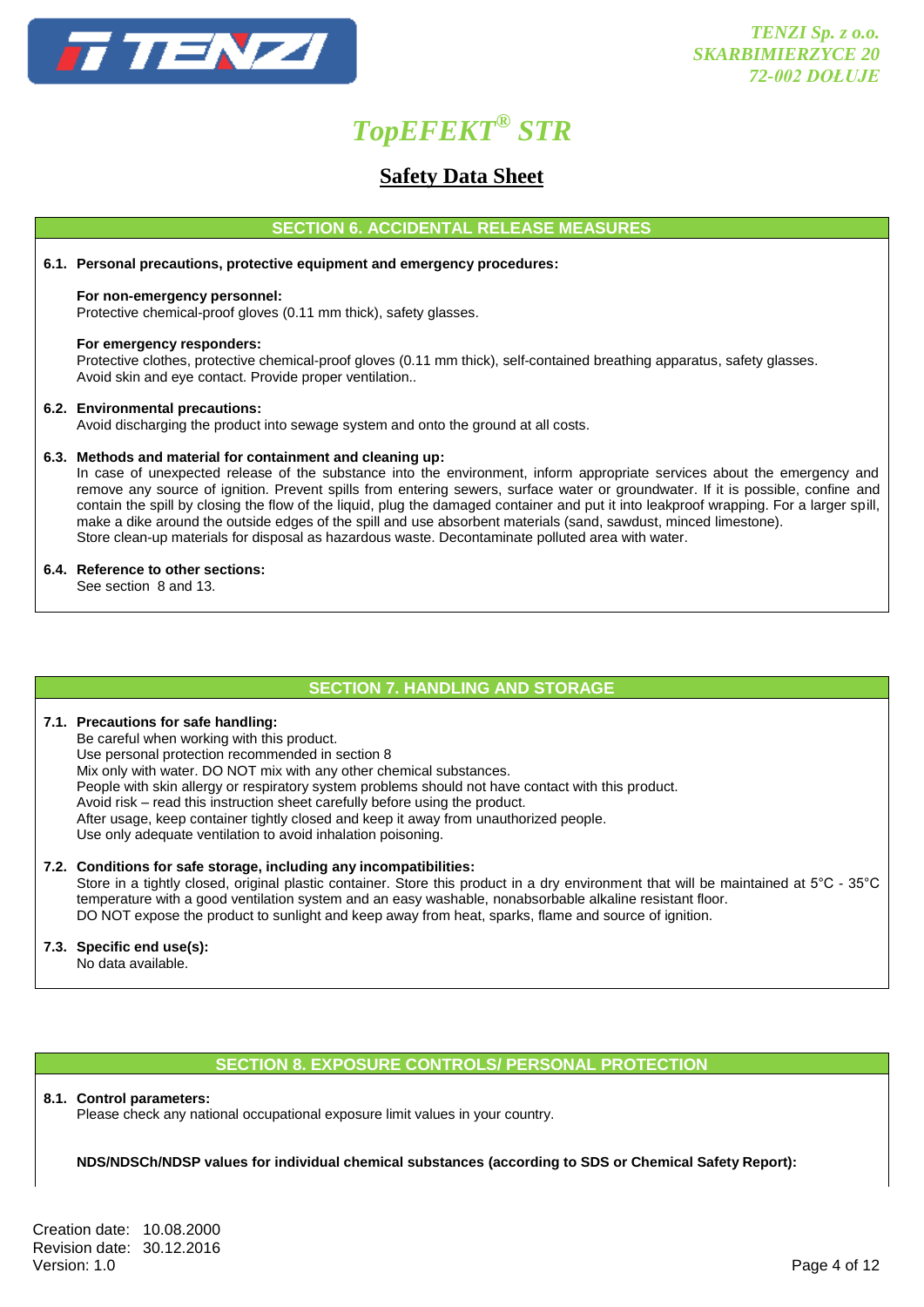

### **Safety Data Sheet**

**Non-ionic surfactants (data for highly concentrated substance): NDS, NDSCh, NDSP:** not identified.

**Phosphonates (data for highly concentrated substance): NDS, NDSCh, NDSP:** not identified.

### **2-hydroxy-ethylamine (data for highly concentrated substance):**

| NDS:          | $2.5 \text{ mg/m}^3$ |
|---------------|----------------------|
| <b>NDSCh:</b> | 7.5 mg/m $3$         |
| <b>NDSP:</b>  | not identified.      |

### **Sodium hydroxide (data for highly concentrated substance):**

| <b>NDS:</b>  | $0.5 \text{ mg/m}^3$ |
|--------------|----------------------|
| NDSCh:       | 1 mg/m <sup>3</sup>  |
| <b>NDSP:</b> | not identified.      |

### **DNEL /PNEC values for individual chemical substances (according to SDS or Chemical Safety Report):**

**Non-ionic surfactants (data for highly concentrated substance): DNEL, PNEC:** not identified.

**Phosphonates (data for highly concentrated substance): DNEL, PNEC:** not identified.

#### **2-hydroxy-ethylamine (data for highly concentrated substance):**

#### **DNEL:**

Group: workers, Exposure time: long-term, Exposure route: dermal, Type of effect: systemic effect, Value: 1 mg/kg<br>Group: workers, Exposure time: long-term, Exposure route: inhalation, Type of effect: systemic effect, Value Group: workers, Exposure time: long-term, Exposure route: inhalation, Type of effect: systemic effect, Value: 3.3 mg/m<sup>3</sup><br>Group: consumers, Exposure time: long-term, Exposure route: dermal, Type of effect: systemic effect, Group: consumers, Exposure time: long-term, Exposure route: dermal, Type of effect: systemic effect, Group: consumers, Exposure time: long-term, Exposure route: inhalation, Type of effect: systemic effect, Value: 2 mg/m3 Group: consumers, Exposure time: long-term, Exposure route: ingestion, Type of effect: systemic effect, Value: 3.75 mg/kg

#### **PNEC:**

| Aqua (fresh water):      | $0.085$ mg/l |
|--------------------------|--------------|
| Aqua (marine water):     | 0.0085 mg/l  |
| Sediment (fresh water):  | 0.425 mg/kg  |
| Sediment (marine water): | 0.0425 mg/kg |
| Sewage treatment plant:  | 100 mg/l     |
| Intermittent release:    | $0.025$ mg/l |
| Soil:                    | 0.035 mg/kg  |
|                          |              |

#### **Sodium hydroxide (data for highly concentrated substance): DNEL, PNEC:** not identified.

**NOTE:** When the concentration of substance is known, personal protective equipment should be chosen based on substance concentration in a workplace, exposure time and operations performed by the employee. In emergency situations, if substance concentration in the workplace is unknown, personal protection of highest class level should be used.

### **8.2. Exposure controls:**

**RESPIRATORY PROTECTION:**

Use in well ventilated areas.

Creation date: 10.08.2000 Revision date: 30.12.2016<br>Version: 1.0 Version: 1.0 Page 5 of 12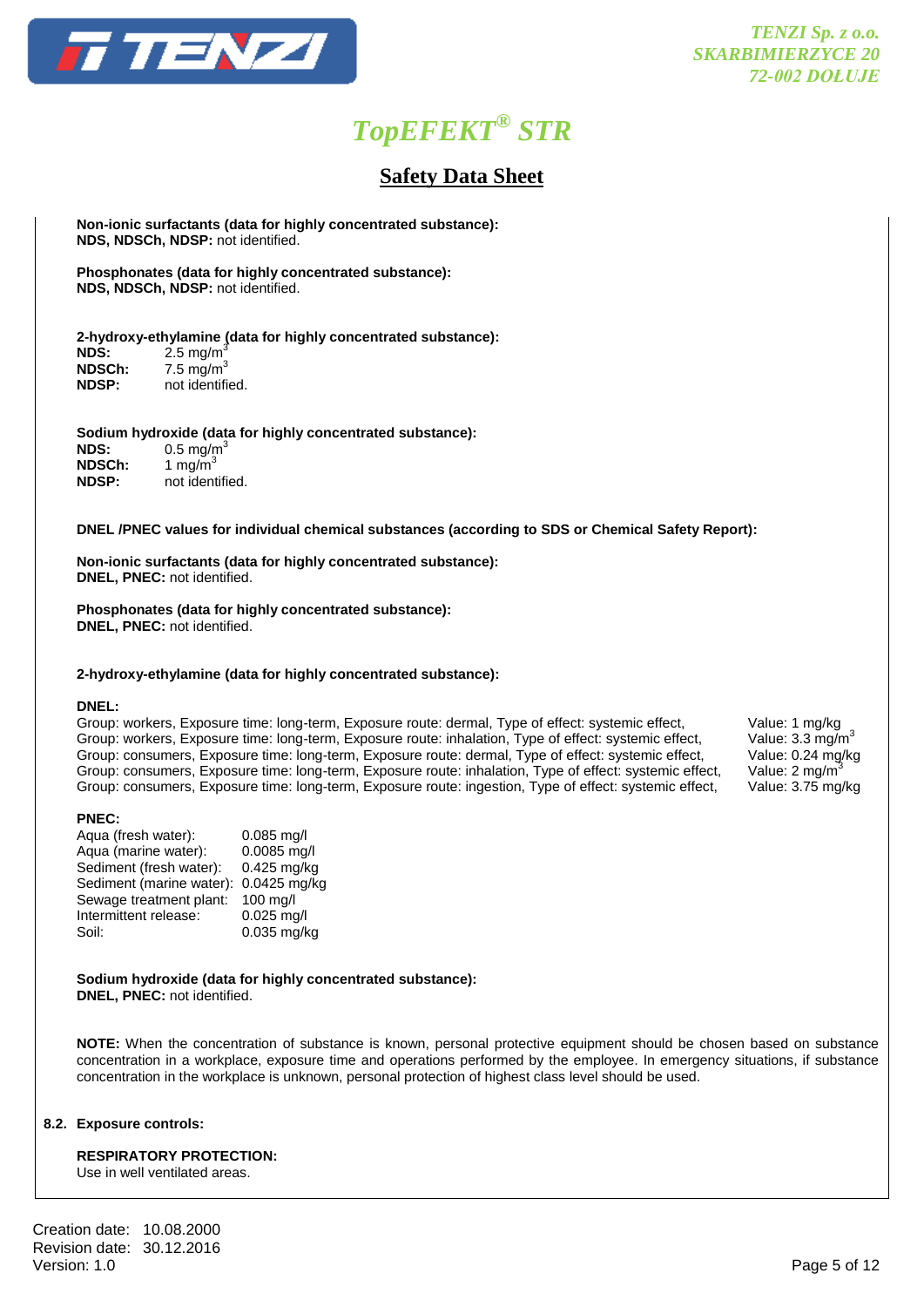

### **Safety Data Sheet**

**HAND PROTECTION:**  Protective chemical-proof gloves (0.11 mm thick)

**EYE/FACE PROTECTION:** Safety glasses. In case of possible contact with skin, use face shield.

**SKIN PROTECTION:** Protective clothes.

### **SECTION 9: PHYSICAL AND CHEMICAL PROPERTIES**

### **9.1. Information on basic physical and chemical properties:**

| Appearance:<br>Odour:                                                    | Orange coloured liquid                                               |
|--------------------------------------------------------------------------|----------------------------------------------------------------------|
| Odour threshold:                                                         | Characteristic for materials used in production<br>No data available |
| pH:                                                                      | $13 + 1$                                                             |
| <b>Melting point:</b>                                                    | No data available                                                    |
| <b>Freezing point:</b>                                                   | No data available                                                    |
| Initial boiling point:                                                   | No data available                                                    |
| <b>Boiling range:</b>                                                    | No data available                                                    |
| <b>Flash point:</b>                                                      | No data available                                                    |
| <b>Evaporation rate:</b>                                                 | No data available                                                    |
| Flammability (solid, gas):                                               | No data available                                                    |
| <b>Upper flammability limit:</b>                                         | No data available                                                    |
| Lower flammability limit:                                                | No data available                                                    |
| <b>Upper explosive limit:</b>                                            | No data available                                                    |
| Lower explosive limit:                                                   | No data available                                                    |
| Vapour pressure:                                                         | No data available                                                    |
| Vapour density:                                                          | No data available                                                    |
| <b>Relative density:</b>                                                 | 1.049 $\pm$ 0.020 g/cm <sup>3</sup>                                  |
| Solubility:                                                              |                                                                      |
| A) Water:                                                                | soluble                                                              |
| B) Organic solvent:                                                      | No data available                                                    |
| <b>Partition coefficient N-Octan:</b>                                    | No data available                                                    |
| <b>Partition coefficient Water:</b>                                      | No data available                                                    |
| Auto-ignition temperature:                                               | No data available                                                    |
| <b>Decomposition temperature:</b>                                        | No data available                                                    |
| Viscosity:                                                               | No data available                                                    |
| <b>Explosive properties:</b>                                             | No data available                                                    |
| <b>Oxidising properties:</b>                                             | No data available                                                    |
| 9.2. Other information:<br><b>Refractive index:</b> $14\%$ Brix $\pm$ 5% |                                                                      |

.<br>The Degrees Brix is the content of an aqueous solution. One degree Brix is 1 gram of sucrose in 100 grams of solution and represents the strength of the solution as percentage by weight (%w/w).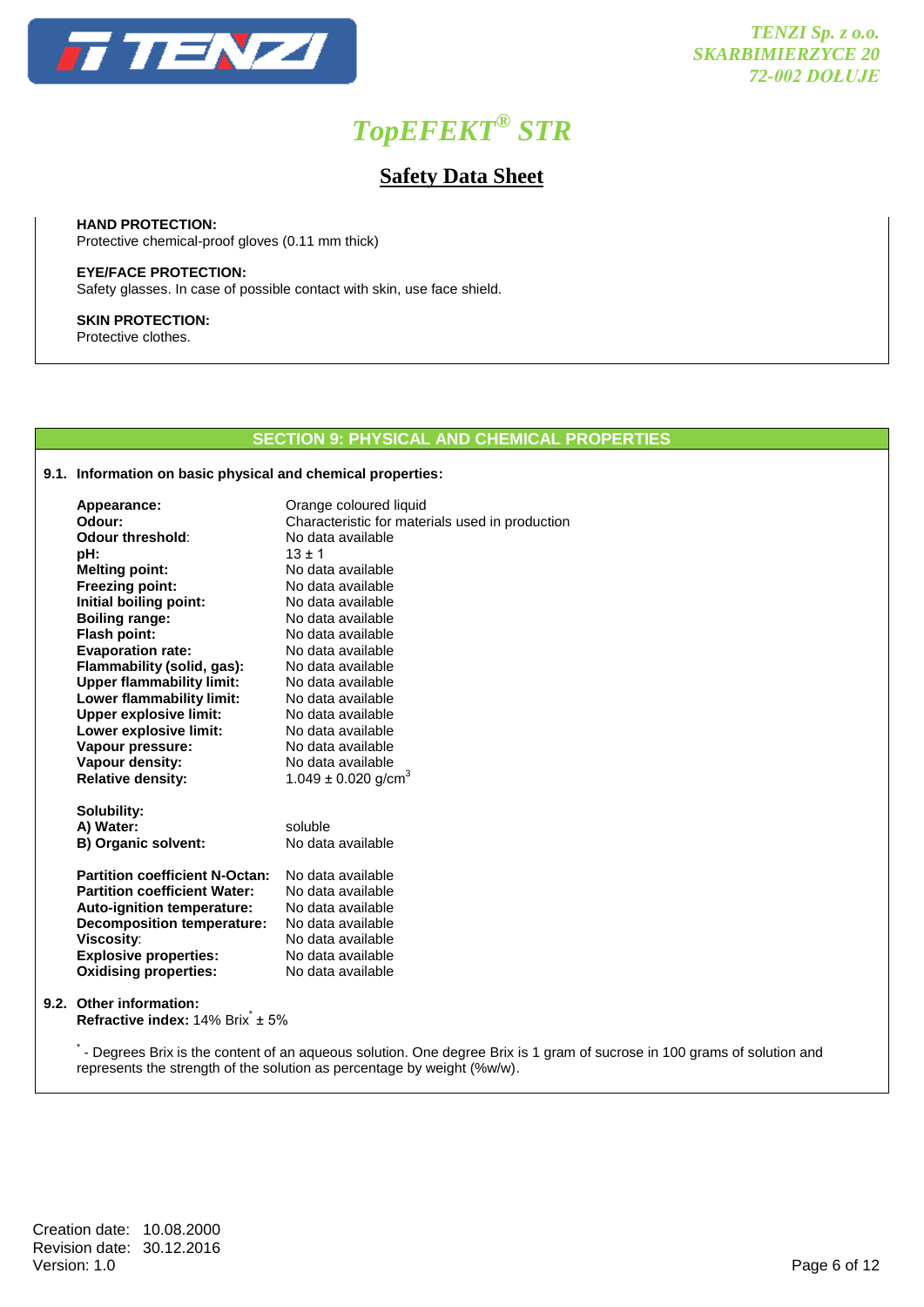

### **Safety Data Sheet**

**SECTION 10. STABILITY AND REACTIVITY**

#### **10.1 Reactivity:** No data available.

#### **10.2 Chemical stability:** Stable under recommended storage conditions (see section 7).

- **10.3 Possibility of hazardous reactions:** May violently react with acids, creating chemical salts (releases warmth).
- **10.4 Conditions to avoid:** Avoid heavily warmed rooms without ventilation and long-term exposure to sunlight.
- **10.5 Incompatible materials:** Acids, strong oxidizers.
- **10.6 Hazardous decomposition products:** Not known.

### **SECTION 11. TOXICOLOGICAL INFORMATION**

### **11.1 Information on toxicological effects:**

| <b>ACUTE TOXICITY:</b> |
|------------------------|
|------------------------|

| Inhalation: | In case of long-time exposure without proper ventilation it may cause irritation of the upper respiratory tract. |
|-------------|------------------------------------------------------------------------------------------------------------------|
| Skin:       | irritates skin.                                                                                                  |
| Eves:       | seriously damages eyes.                                                                                          |
| Ingestion:  | may cause irritation of the mucous membranes.                                                                    |
|             |                                                                                                                  |

| $ATEmix = 8865$   | (acute toxicity, orally)     |
|-------------------|------------------------------|
| $ATEmix = 126582$ | (acute toxicity, dermally)   |
| $ATEmix = 65.32$  | (acute toxicity, inhalation) |

### **DETAILS OF PARTICULAR COMPONENTS (according to substances SDS):**

**Non-ionic surfactants (data for highly concentrated substance):**

**LD50:**  $>300-2000$  mg/kg (rat, orally)<br> **LD50:**  $>2000$  mg/kg (rat, dermal)  $>$ 2000 mg/kg

Harmful after ingestion. Contact with eyes may cause irreversible damage (rabbit).

### **Phosphonates (data for highly concentrated substance):**

| <b>LD50:</b> | 2910 mg/kg | (rat, orally) |
|--------------|------------|---------------|
| <b>LD50:</b> | 6310 mg/kg | (rat, dermal) |

Slight irritation of the skin. Irritant to eyes. No allergic effects.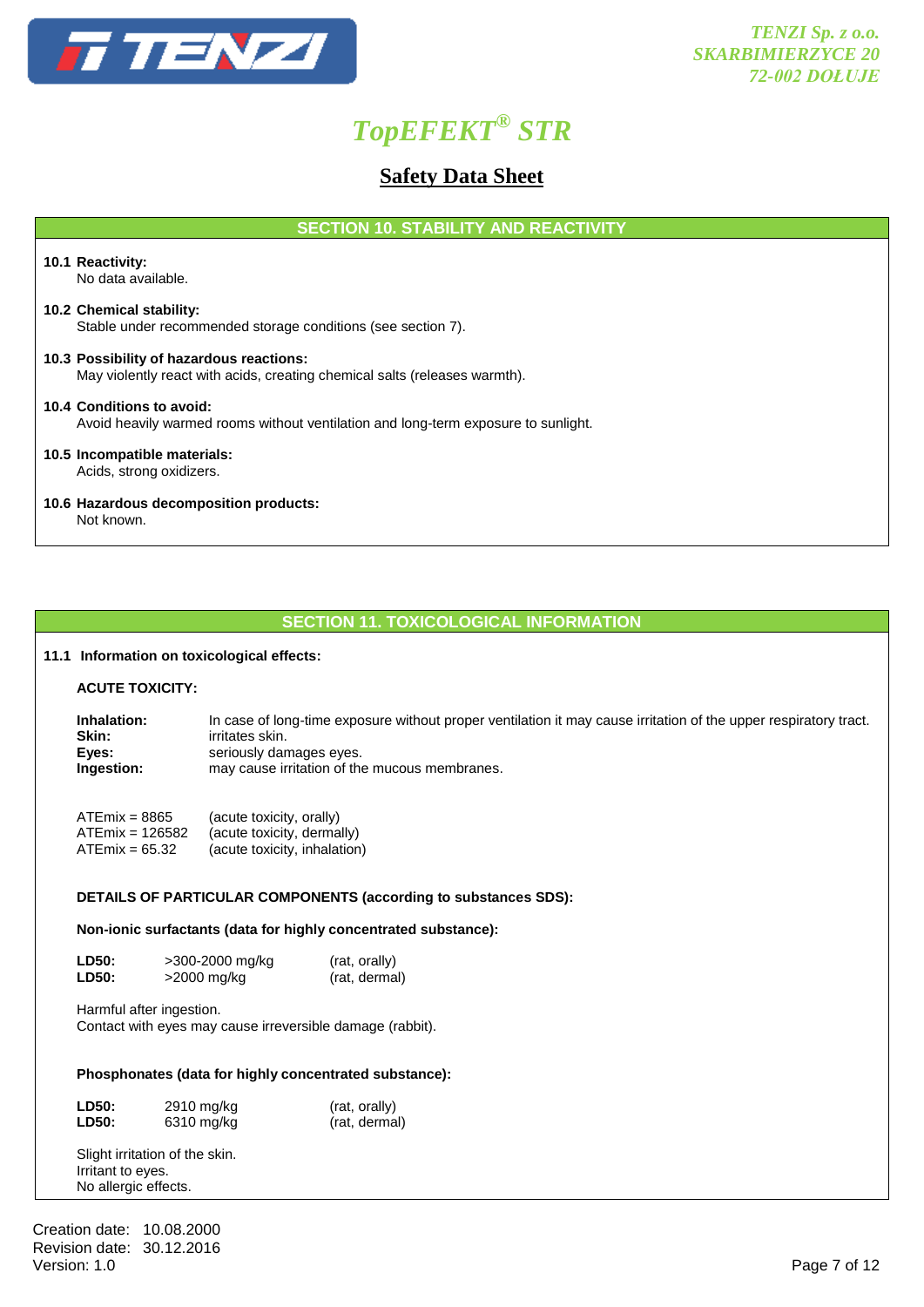

### **Safety Data Sheet**

### **2-hydroxy-ethylamine (data for highly concentrated substance):**

| <b>LD50:</b><br><b>LC50:</b><br><b>LD50:</b>                           | 1515 mg/kg<br>$>1.3$ mg/l/6h<br>2504 mg/kg |                                      | (rat, orally)<br>(rat, inhalation)<br>(dermal) | (OECD 401)<br>(OECD 402) |
|------------------------------------------------------------------------|--------------------------------------------|--------------------------------------|------------------------------------------------|--------------------------|
| <b>Skin irritation</b><br>Serious eye irritation<br>No allergic effect |                                            | (rabbit)<br>(rabbit)<br>(guinea pig) | (OECD 404)<br>(OECD 405)<br>(OECD 406)         |                          |

#### **Teratogenicity:**

No distortions.

### **Reproductive toxicity:**

The actual product wasn't tested. Following statements are based on products with similar structure. After high enough dosage, we cannot exclude potential side effects that may cause fertility problems or other harmful effects on human body.

### **Sodium hydroxide (data for highly concentrated substance):**

**LD50:** 500 mg/kg (rat, orally)

Very harmful after swallowing. Causes burns in mouth, throat and stomach. Risk of gastrointestinal perforation. Corrosive effects on skin. Burns, deep wounds and skin necrosis. Serious and irreversible eye damage. Risk of blindness. No allergic effects. No mutagenic effects. No carcinogenic effects. Corrosive effects on respiratory system. Causes irritation of the mucous membrane.

### **SECTION 12. ECOLOGICAL INFORMATION**

## **12.1. Toxicity: Data for the mixture ingredients: Non-ionic surfactants (data for highly concentrated substance): LC50:** > 1-10 mg/l/96h (Cyprinus carpio) (OECD 203)<br> **EC50:** > 1-10 mg/l/48h (Daphnia magna) (OECD 202) **EC50:** > 1-10 mg/l/48h (Daphnia magna) (OECD 202) **EC50:** > 1-10 mg/l/72h (Scenedesmus subsipicatus) (OECD 201) **Phosphonates (data for highly concentrated substance): EC50:** 297 mg/l/48h (Daphnia magna) **LC50:** > 330 mg/l/96h (Bluegil sunfish) **LC50:** 4.575 mg/l/96h (Grass shrimp) **2-hydroxy-ethylamine (data for highly concentrated substance): LC50:** 349 mg/l/96h (fish, Cyrpinus carpio) (semi-static) **LC50:** 170 mg/l/96h (fish,Carassius auratus) (static) **EC50:** 65 mg/l/48h (daphnia, Daphnia magna) (static)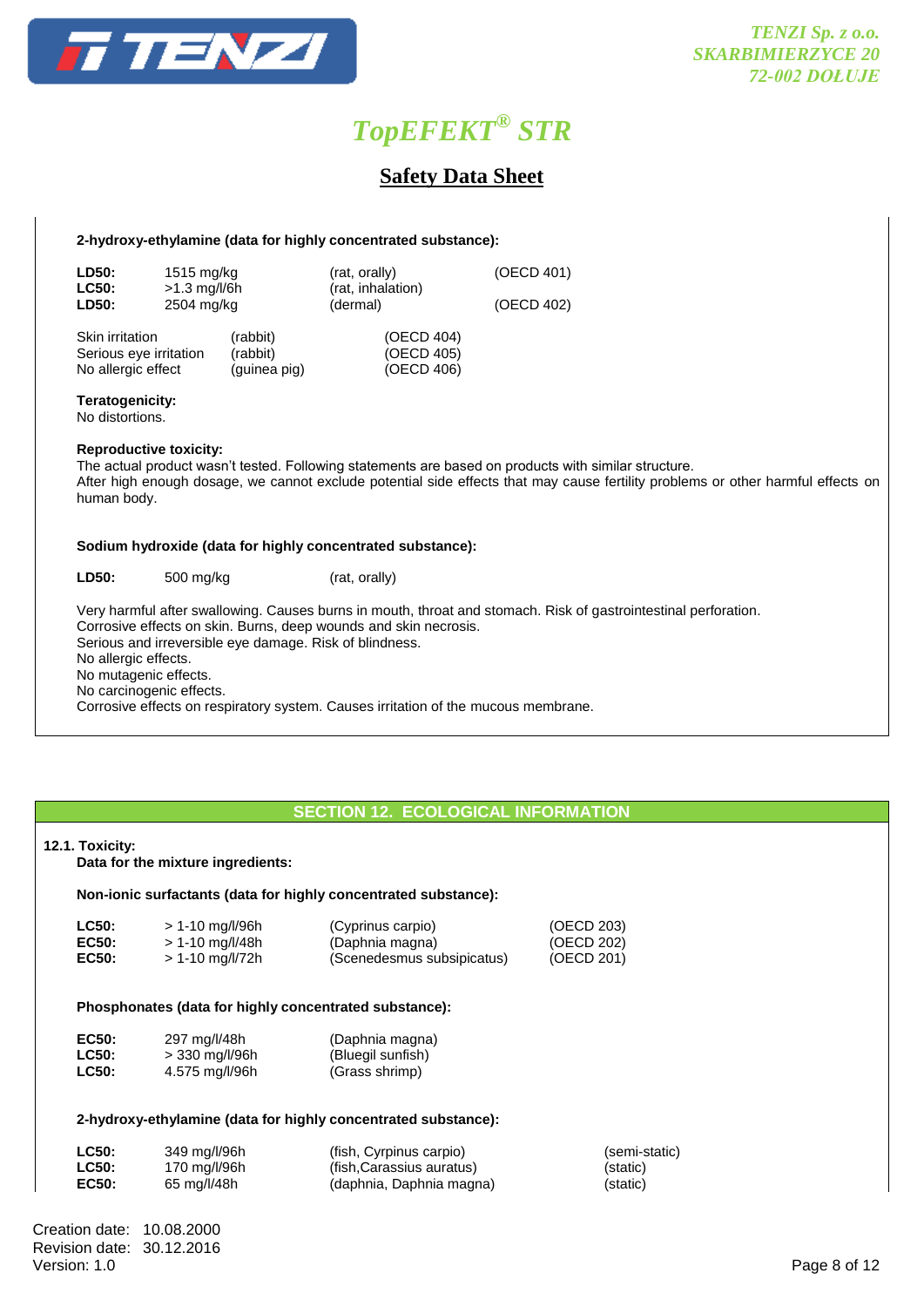

### **Safety Data Sheet**

| EC50: | 2.5 mg/l/72h | (algae, Selenastrum capricornutum) | (growth degree, OECD 201) |
|-------|--------------|------------------------------------|---------------------------|
| EC50: | 22 mg/l/72h  | (algae, Scendesmus subspicatus)    | (growth degree)           |

Toxic to aqua organisms.

### **Sodium hydroxide (data for highly concentrated substance):**

Toxic for animals, aquatic organisms and bacteria. May adversely affect plant growth.

| LC0:          | 157 mg/l/48h | (fish) |
|---------------|--------------|--------|
| <b>LC50:</b>  | 189 mg/l/48h | (fish) |
| <b>LC100:</b> | 213 mg/l/48h | (fish) |

### **12.2. Persistence and degradability:**

The surfactants contained within the product comply with the biodegradability criteria as laid down in Regulation (EC) No 648/2004 on detergents.

### **Data for the mixture ingredients:**

| <b>Substance</b>      | Method               | <b>Length</b>        | <b>Degraded percentage</b> |
|-----------------------|----------------------|----------------------|----------------------------|
| Non-ionic surfactants | OECD 301 A           | 28 days              | $>70\%$                    |
| Non-ionic surfactants | OECD 301 B           | 28 days              | $>60\%$                    |
| 2-hydroxy-ethylamine  | OECD 301 A           | 21 days              | >90%                       |
| Sodium hydroxide      | Easily biodegradable | Easily biodegradable | Easily biodegradable       |

### **Phosphonates (data for highly concentrated substance):**

**ChZT:** 230000 mg/l

**BZT:** 15700 mg/l

### **12.3. Bioaccumulative potential:**

Based on the data of the mixture ingredients, it is really unlikely for the product to be bioaccumulative..

### **12.4. Mobility in soil**

The product is water soluble and may sink into groundwater systems.

### **12.5. Results of PBT and vPvB assessment:**

This substance/mixture does not meet the PBT and vPvB criteria of REACH, annex XIII..

### **12.6. Other adverse effects:**

No data available.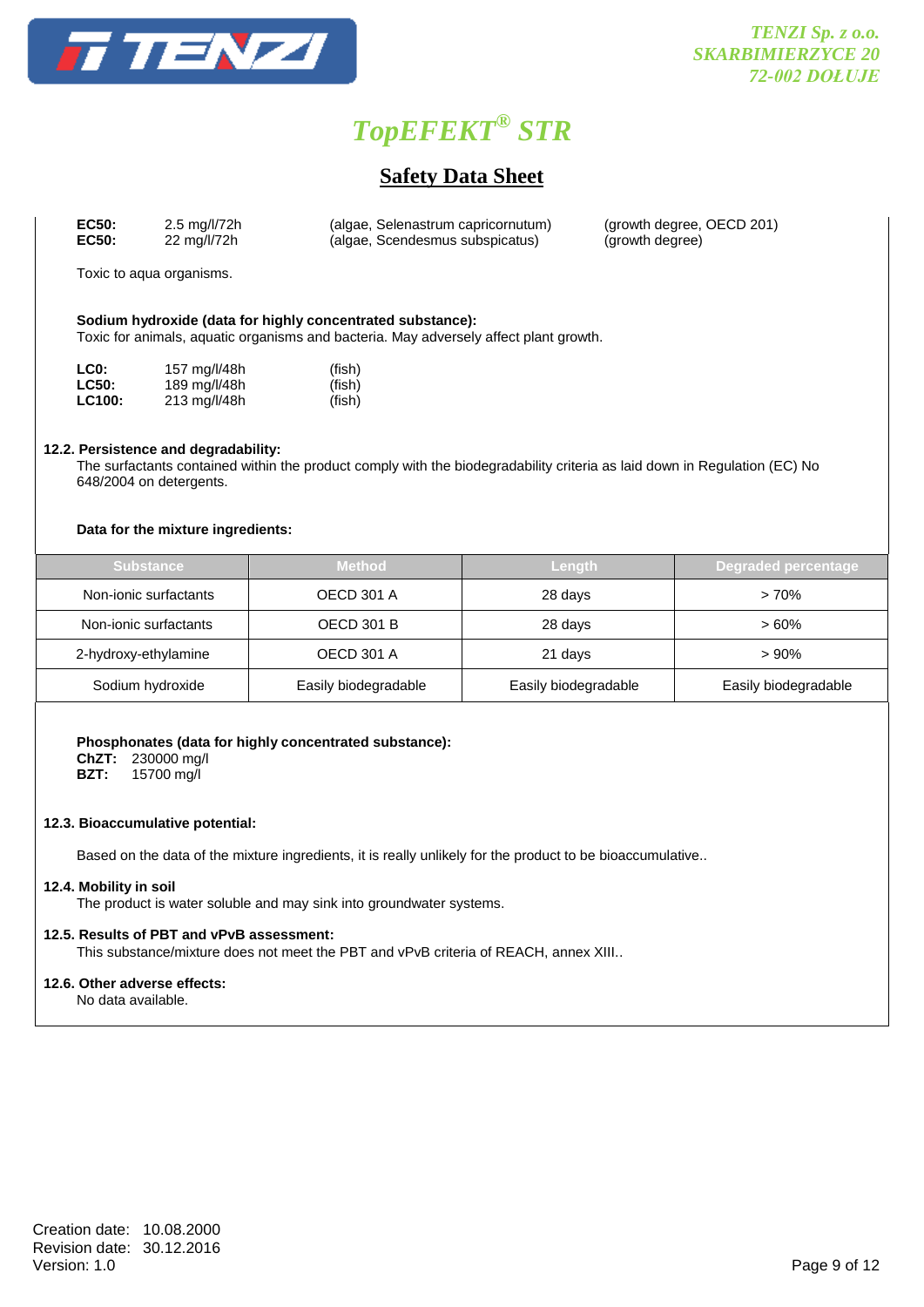

### **Safety Data Sheet**

**SECTION 13. DISPOSAL CONSIDERATIONS**

### **RESIDUES AND WASTES:**

DO NOT mix with other liquid wastes.

DO NOT empty into sewage system. Product should be totally used up according to its description.

If it's impossible to do so, dispose of this material and its container at hazardous or special waste collection point.

### **13.1. Waste treatment methods:**

Contaminated containers should be completely emptied. Several times rinse the container promptly after emptying. Empty container can be stored in containers for collection of plastic packaging, or can be delivered to specialized company for recycling.

Disposal should be in accordance with the national/international regulations.

### **SECTION 14. TRANSPORT INFORMATION**

### **TRADE NAME: TopEFEKT® STR**

- **14.1. UN Number:** Not applicable.
- **14.2. UN proper shipping name:** Not applicable.
- 14.3. Transport hazard class(es): Not applicable.
- **14.4. Packing group:** Not applicable.
- **14.5. Environmental hazards:** No.<br>**14.6. Special precautions for user:** For
- 

**14.6. Special precautions for user:** For more details see Sections 6 and 8.

**14.7. Transport in bulk according to Annex II of MARPOL73/78 and the IBC Code:** No data available.

**WARNING LABELS**

Not applicable.

### **SECTION 15. REGULATORY INFORMATION**

### **15.1. Safety, health and environmental regulations/legislation specific for the substance or mixture:**

1) COMMISSION REGULATION (EU) No 453/2010 of 20 May 2010 amending Regulation (EC) No 1907/2006 of the European Parliament and of the Council on the Registration, Evaluation, Authorisation and Restriction of Chemicals (REACH).

2) REGULATION (EC) No 648/2004 OF THE EUROPEAN PARLIAMENT AND OF THE COUNCIL of 31 March 2004 on detergents.

3) COMMISSION REGULATION (EC) No 907/2006 of 20 June 2006 amending Regulation (EC) No 648/2004 of the European Parliament and of the Council on detergents, in order to adapt Annexes III and VII thereto.

4) REGULATION (EC) No 1336/2008 OF THE EUROPEAN PARLIAMENT AND OF THE COUNCIL of 16 December 2008 amending Regulation (EC) No 648/2004 in order to adapt it to Regulation (EC) No 1272/2008 on classification, labelling and packaging of substances and mixtures.

5) COMMISSION REGULATION (EC) No 551/2009 of 25 June 2009 amending Regulation (EC) No 648/2004 of the European Parliament and of the Council on detergents, in order to adapt Annexes V and VI thereto (surfactant derogation).

6) REGULATION (EU) No 259/2012 OF THE EUROPEAN PARLIAMENT AND OF THE COUNCIL of 14 March 2012 amending Regulation (EC) No 648/2004 as regards the use of phosphates and other phosphorus compounds in consumer laundry detergents and consumer automatic dishwasher detergents.

7) REGULATION (EC) No 273/2004 OF THE EUROPEAN PARLIAMENT AND OF THE COUNCIL of 11 February 2004 on drug precursors).

8) REGULATION (EC) No 1272/2008 OF THE EUROPEAN PARLIAMENT AND OF THE COUNCIL of 16 December 2008 on classification, labelling and packaging of substances and mixtures, amending and repealing Directives 67/548/EEC and 1999/45/EC, and amending Regulation (EC) No 1907/2006.

Creation date: 10.08.2000 Revision date: 30.12.2016<br>Version: 1.0 Version: 1.0 Page 10 of 12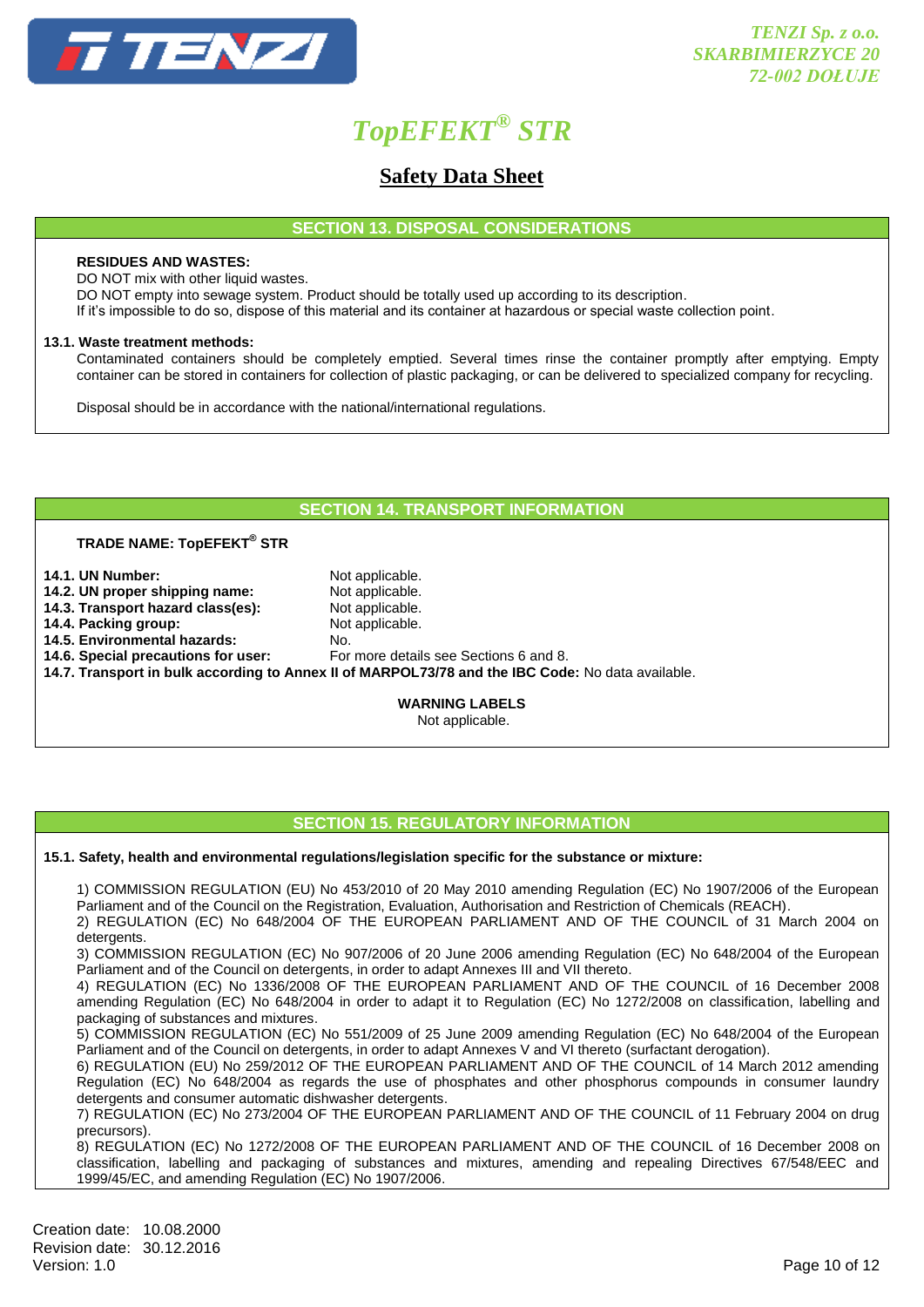

### **Safety Data Sheet**

**15.2. Chemical safety assessment For mixture:** 

A Chemical Safety Assessment has not been carried out.

**For following mixture substances:**

**Non-ionic surfactants:** No data available.<br>**Phosphonates:** Registered introdu Registered introductory with transitional period. 2-hydroxy-ethylamine: No data available.<br>Sodium hydroxide: A Chemical Safety **Sodium hydroxide:** A Chemical Safety Assessment has been carried out.

### **SECTION 16. OTHER INFORMATION**

Information above is based on current knowledge of product in its current form.

All data are presented in order to take into account safety requirements priority and not to guarantee special properties of the product. If product usage conditions are not under manufacturer control, responsibility for safe use lies with the person that uses them. The employer is obliged to inform all employees, who have contact with the product, about the risk and safety measures specified in the data sheet. Safety data presented above were prepared based on safety characteristics of substances used by the producer to compose the product and based on regulations for handling dangerous substances and their preparation. Classification of chemical mixture was done with calculation methods, based on the content of hazardous ingredients.

### **The full list of symbols and H phrases from Section 2 and 3:**

| Acute Tox. 4         | - Acute toxicity, category 4.                                        |
|----------------------|----------------------------------------------------------------------|
| Met.Corr 1           | - Substance/Mixture is corrosive to metals, category 1               |
| Eye Dam. 1           | - Serious eye damage, category 1.                                    |
| Skin Irrit. 2        | - Causes skin irritation, category 2.                                |
| <b>Skin Corr. 1A</b> | - Corrosive to skin, category 1A.                                    |
| <b>Skin Corr. 1B</b> | - Corrosive to skin, category 1B.                                    |
| Eye Irrit. 2         | - Causes serious eye irritation, category 2.                         |
| STOT SE3             | - Specific target organ toxicity - Single exposure STOT, category 3. |
| H <sub>290</sub>     | - May be corrosive to metals.                                        |
| H302                 | - Harmful if swallowed.                                              |
| H312                 | - Harmful in contact with skin.                                      |
| H314                 | - Causes severe skin burns and eye damage.                           |
| H318                 | - Causes serious eye damage.                                         |
| H319                 | - Causes serious eye irritation.                                     |
| H332                 | - Harmful if inhaled.                                                |
| H <sub>335</sub>     | - May cause respiratory irritation.                                  |

More information on the product can be found on the specific technical data sheet which is available on www.tenzi.pl

### **Training:**

Course participants should be trained about how to handle this hazardous substance, about safety and work hygiene. Drivers should also be trained and obtain proper certification in accordance with the ADR requirements.

### **Expiry date:**

36 months from the production date (if product is stored according to the producent recommendations)

Creation date: 10.08.2000 Revision date: 30.12.2016<br>Version: 1.0 Version: 1.0 Page 11 of 12